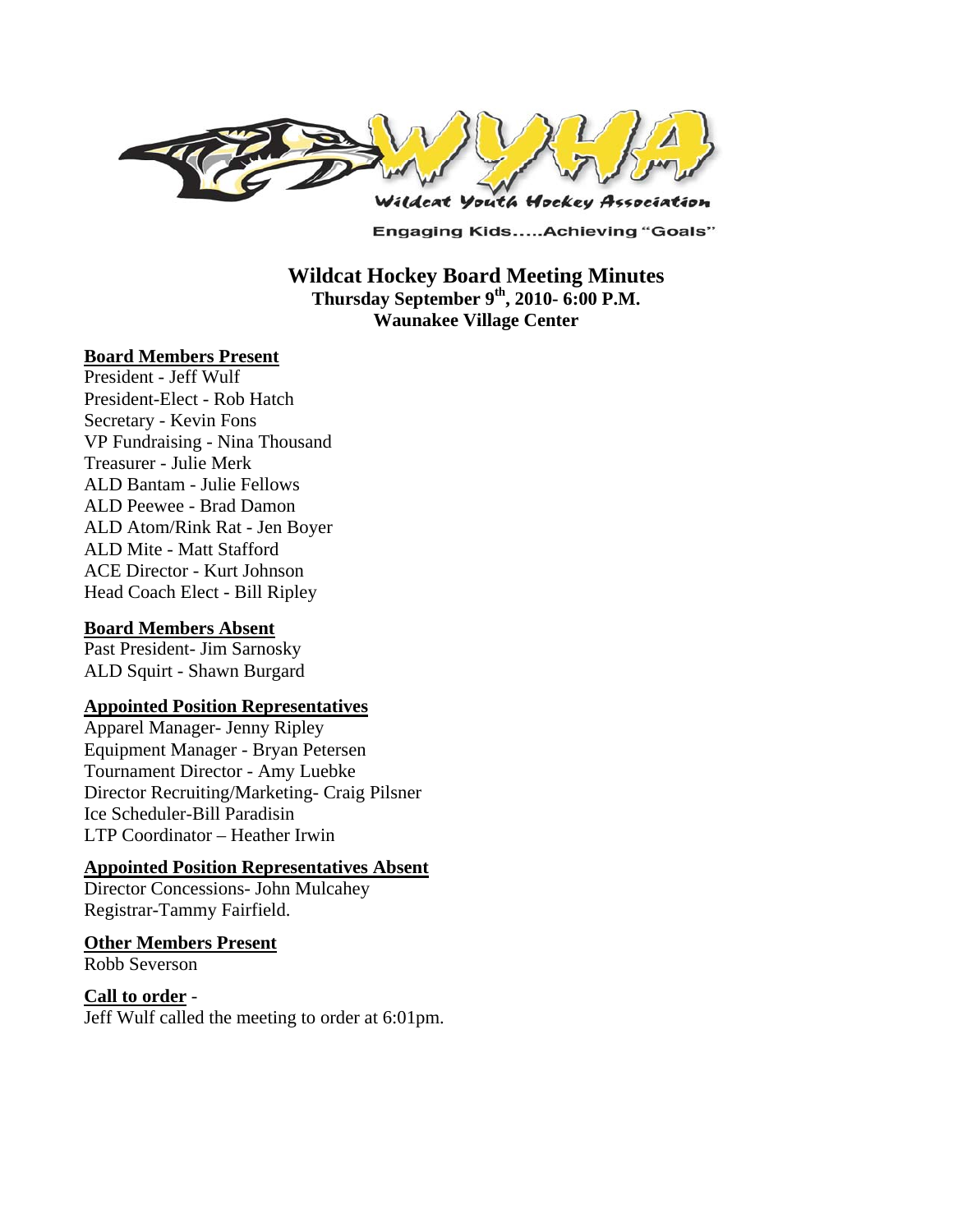## **Member open forum**.

Rink Update – Robb Severson Tentative opening is November 4th Rink floor is in They are still fundraising Volunteers will be needed the entire month of October for:

- Boards unloading and installing First weekend in October.
- Construction Cleanup
- Rubber Floor installation
- Locker Room (floor, benches, hooks, etc.)
- Times will vary, probably late afternoon, weekends, and evenings
- Talk to the teams about carpooling to Sauk and the people who stay home helping out.

WYHA will assemble teams of volunteers to build out the 4 youth locker rooms. ALD's to coordinate.

#### **Approval of prior meeting minutes**.

Julie Merk made a motion to approve the August meeting minutes, Nina Thousand seconded. Motion carried unanimously.

#### **Approval of agenda**

Julie Fellows made a motion to approve the agenda with changes, Rob Hatch seconded. Motion carried unanimously.

#### **Approval of bills –**

Rob Hatch made a motion to approve the bills with additions, Matt Stafford seconded. Motion carried unanimously.

## **Reports:**

**Treasurer:**  Reviewed Current Statements.

#### Scholarship Request and related guidelines

Nina Thousand made a motion to approve a scholarship for a family in need at half their skater fees. Matt Stafford seconded, Motion carried unanimously.

Insurance / Payroll Responsibilities

Table For future meeting

Volunteer Hours approved by Nina Thousand.

## **LTP:**

Help is needed for equipment handout Board Members and Coaches need to try to be at first session October  $9<sup>th</sup>$ , 2010. Craig Pilsner will get advertising in the paper

## **Atom/Rink Rat:**

Will have 2 Atom and 2 Rink Rat teams, they will start small so we have room to add some skaters if needed. There will be a cap on added players.

**Mite ALD :.**  Nothing to report.

**Squirt ALD:**  Nothing to report.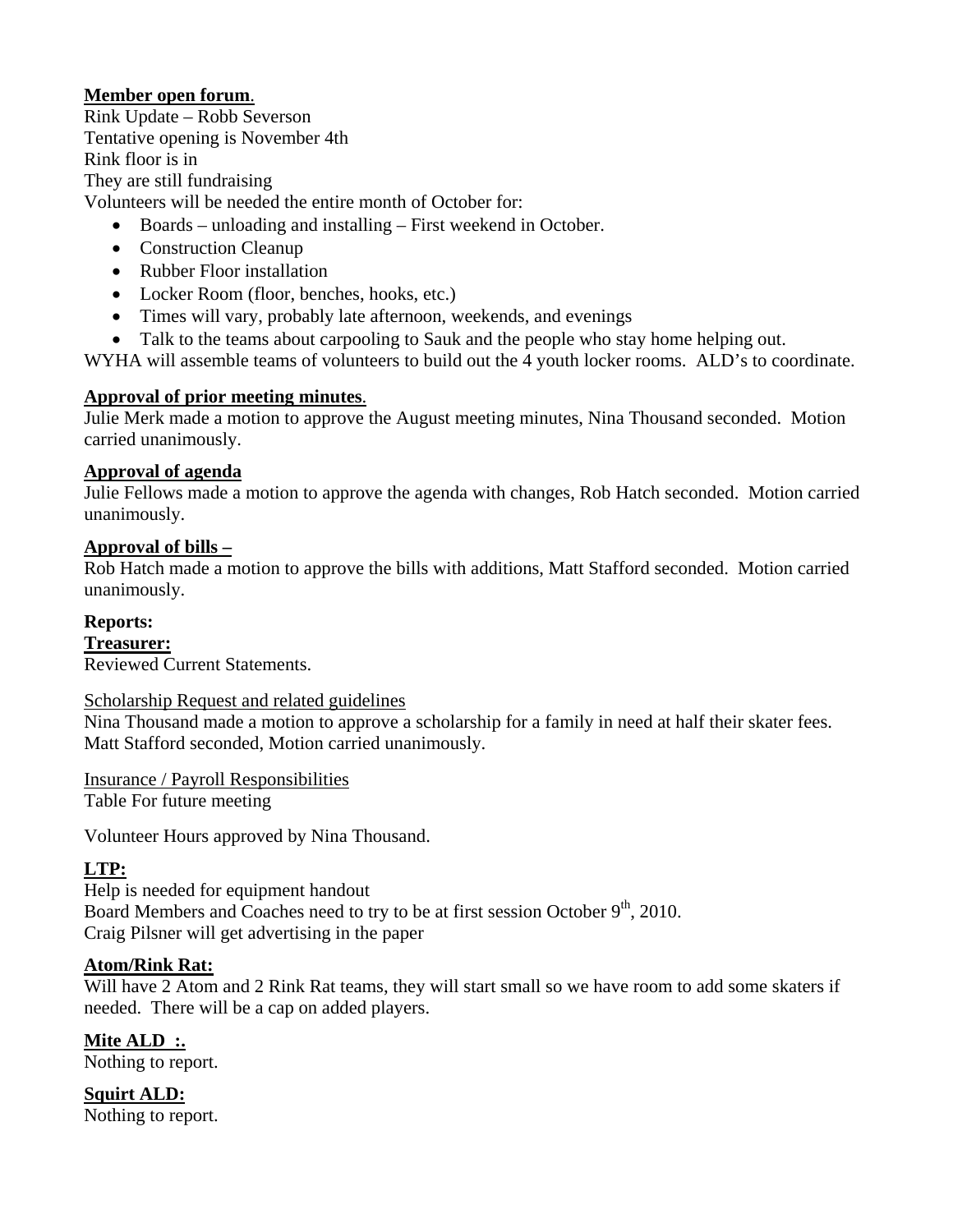**Pee Wee :**  Will have 3 teams

**Bantam:**  Nothing to report.

**Equipment :**  Nothing to report.

## **Fundraising: Update**

Brewer Bus trip raffle raised \$750 for the club September  $13<sup>th</sup>$ , 2010 Scoopie night at Waunakee Culvers. Bucky Books are available and being distributed Wreath Sales can start – information is on the website The Parent Directory Chair position is filled.

**Apparel:**  Nothing to Report

**Registrar-**Nothing to report.

## **Ice scheduler-**

Need some more ice at Sauk the first week of November Need the Sauk Ice Rate from Sauk WDIR learn to skate moved a couple games to 7:00am on Saturdays?

## **Marketing Director: Brochures**

Working on Templates to use year to year for brochures and flyers Need a higher resolution WYHA Logo for the publications.

## **Ace Director:**

ALD's need to present the New USA Hockey code of conduct and the Skater Code of conduct at the team meetings, the skaters must sign the code of conduct at these meetings.

# **Tournament Director:** Update on Tournament Planning Committee?

Teams participating in the tournaments will need to fill all the off- ice official positions for the tournament.

Teams not participating in Tournament to fill all other positions.

## **Director of Concessions:**

Nothing to report.

# **New Business:**

## **BOD protocol and conduct**

Need to be discrete about information shared outside the board meeting.

## **General Discussion around Season Startup - Tryouts, managers, (scheduling games/officials) -**

Need a list of interested team managers ASAP – Coach can choose manager.

PeeWee and Bantam ALD's need to get the referee's scheduled for the first games at the end of October. We will provide food Friday night for the skaters and evaluators, Amy Luebke to coordinate.

Need to make sure the Sauk Rink is Open early enough the weekend of Tryouts (had issue last year getting the rink opened in the morning).

Probably need more goalie gear for squirt level.